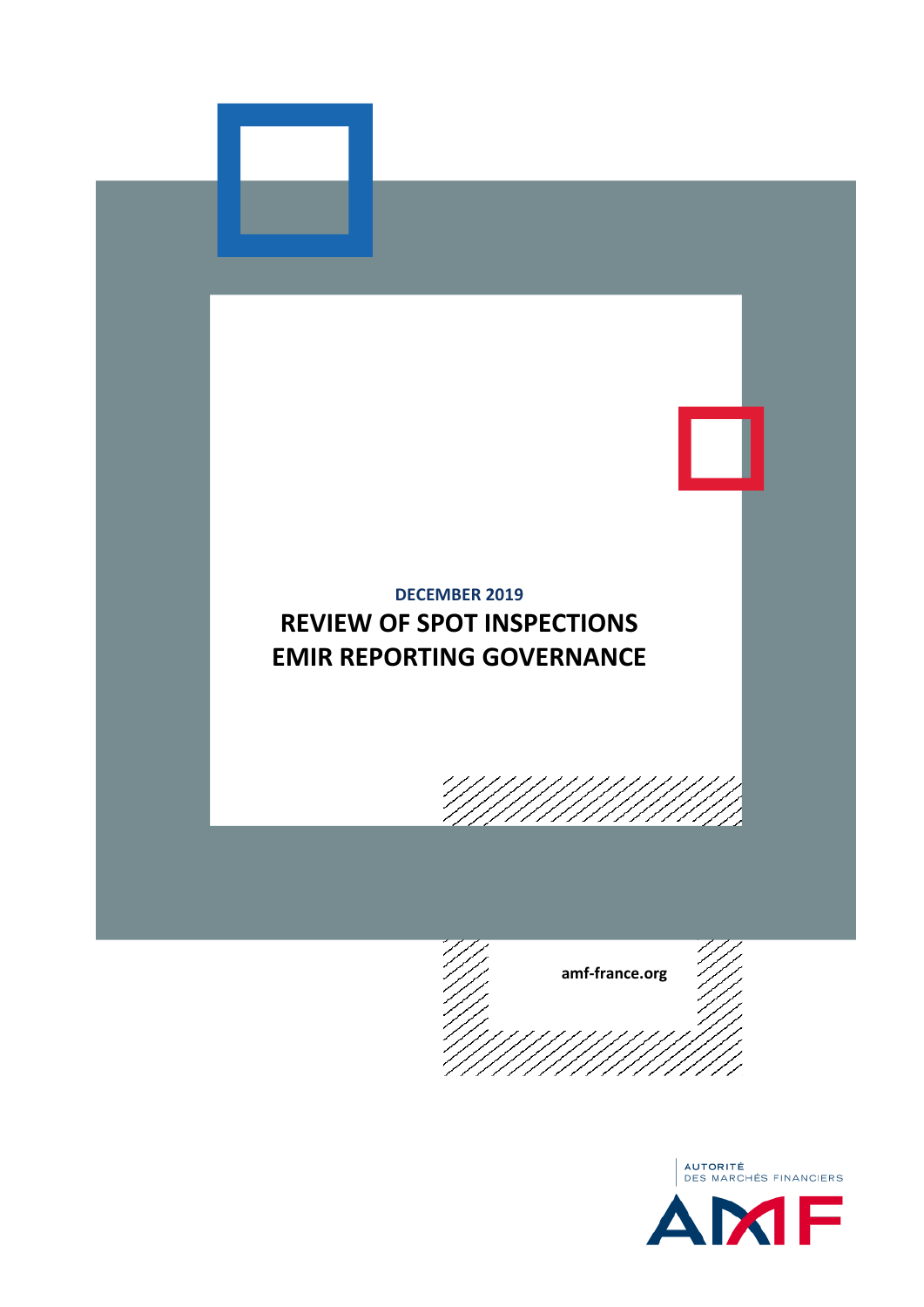

# **INTRODUCTION**

**As part of its new Supervision#2022 strategy, the AMF announced at the beginning of 2018 its intention to conduct short, theme-based inspections known as "SPOT" (Supervision des Pratiques Opérationnelle et Thématique – operational and thematic supervision of practices) inspections, as well as its willingness to share the lessons learned from these exercises. It is now delivering a review of these short inspections carried out in 2019 with five investment service providers, [1](#page-1-0) excluding asset management companies, on the subject of EMIR reporting governance (mandatory reporting of transactions to trade repositories).**

**These inspections covered the general organisation of the implementation of EMIR reporting and the governance regarding the exhaustiveness and quality of reporting to the trade repository.**

**This note aims to provide an overview of all the SPOT inspections on these subjects relating to EMIR reporting governance, carried out in the first half of 2019 in five institutions and announced in the supervision priorities. These inspections were conducted as an extension of three "traditional" inspections, which covered a broader area of the EMIR regulation (including risk mitigation techniques). This overview concerns the five institutions that underwent the SPOT inspections, and is supplemented if necessary by information recorded on the occasion of the three "traditional" inspections. It sheds light on the practices observed at the inspected investment service providers, the difficulties they face and possible ways to support them. Its conclusions on the internal control and compliance function of institutions should be assessed taking into account the volume and nature of the activities of each investment service provider, in accordance with the principle of proportionality. It is neither a position nor a recommendation.**

# **OVERVIEW**

**.** 

Analysis of the information gathered during the inspections made it possible to identify good and poor practices on the subjects mentioned above.

The main good practices observed during these inspections are:

- $\overline{z}$  Formalising a control grid under the responsibility of the Compliance function, to ensure that the regulatory obligations are covered;
- $\overline{a}$  Including reporting delegated to third parties in the areas of reject management and controls;
- $\overline{z}$  Perform regular reconciliation between the data coming from management systems and the data reported to trade repositories.

The main poor practices observed during these inspections are:

 $\overline{z}$  Insufficient involvement, or even no involvement of the Compliance function in working out and monitoring controls;

<span id="page-1-0"></span> $1$  These inspections dealt with EMIR reporting of their own transactions and not as delegatees of other institutions.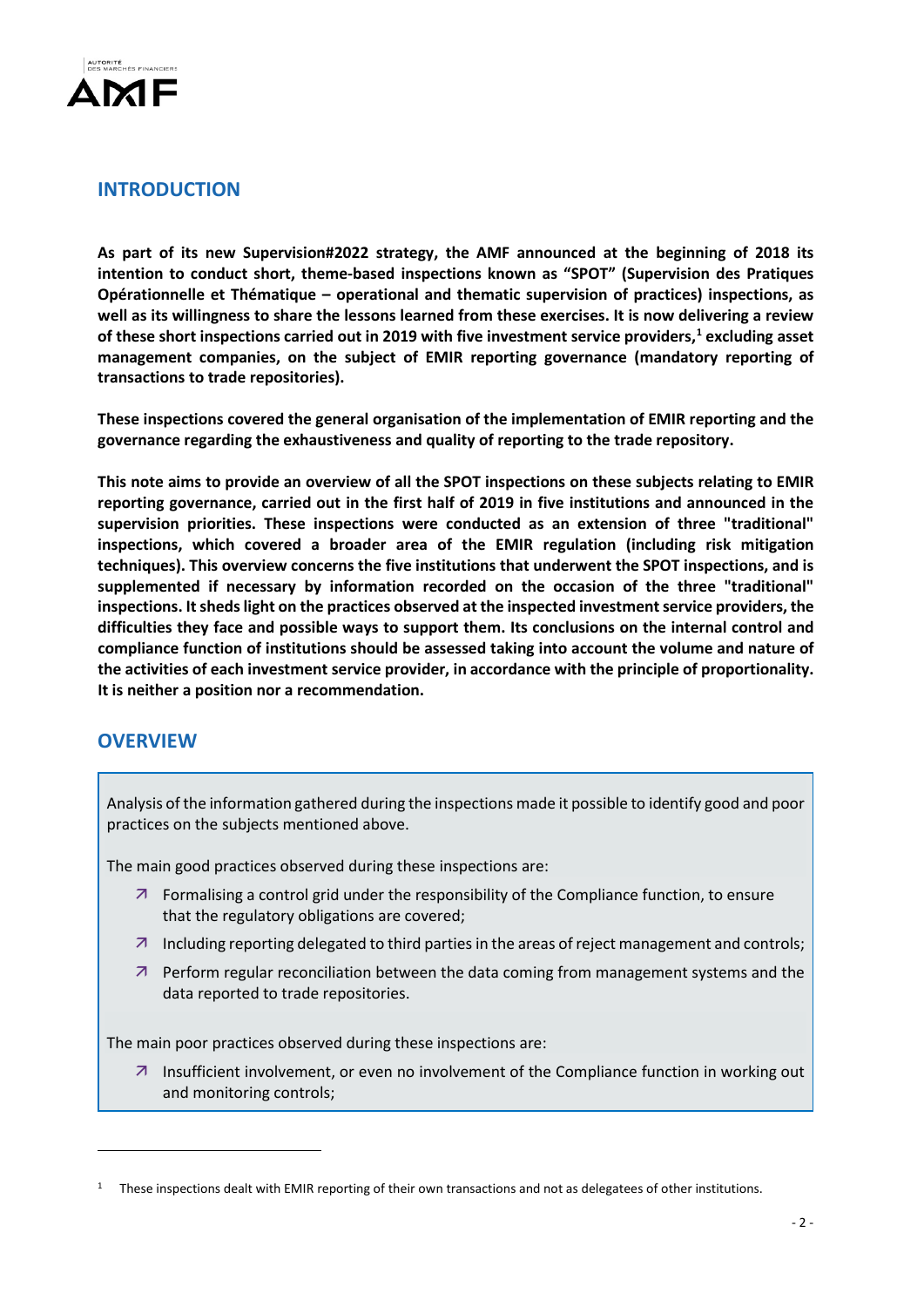

 Lack of monitoring indicators applying the regulations relating to EMIR reporting (exhaustiveness of reporting, compliance with deadlines, quality of reporting content).

# **1. RECAP ON THE REGULATORY ENVIRONMENT**

#### **1.1. PRINCIPLES AND SCOPE OF THE EMIR REGULATION**

The European regulation known as EMIR (European Market Infrastructure Regulation) defines a framework for the various entities active on derivatives markets, namely financial and non-financial counterparties trading on those markets, and central counterparty clearing houses. It also introduces new market participants: trade repositories which are tasked with recording all derivative contracts entered into between two counterparties.

The EMIR regulation imposes the following obligations in particular:

- $\Box$  An obligation for all over-the-counter (OTC) derivatives considered by ESMA as being sufficiently liquid and standardised to be centrally cleared;
- $\Box$  The use of a set of techniques to mitigate operational and counterparty risk where contracts are not cleared;
- $\Box$  An obligation to report to trade repositories information on all derivatives contracts and any change in or termination of such contracts.

### **1.2. DETAILS REGARDING THE OBLIGATION TO REPORT TO TRADE REPOSITORIES**

The transaction reporting obligations enable ESMA, the ESRB, the ECB and the national authorities to:

- $\Box$  Supervise the European financial system;
- $\Box$  Have the necessary data to implement an appropriate regulation policy;
- $\Box$  Cope better with crises by discerning the implications in the event of a counterparty default.

Article 9 of the EMIR regulation provides that counterparties must<sup>[2](#page-2-0)</sup> report information on any derivatives contract that they have entered into and any change in or termination of the contract to a trade repository, at the latest one business day after the signature, modification or termination of the contract (hereafter "**EMIR reporting**").

EMIR reporting is required of all counterparties (whether they be a financial or non-financial counterparty) to a derivatives contract executed on a trading venue or over-the-counter.

A service provider may delegate to third parties the reporting of its transactions, but its liability remains involved.

#### **2. MAIN FINDINGS OF THE INSPECTIONS**

**.** 

#### **2.1. INVESTIGATIONS CONDUCTED BY THE INSPECTION DEPARTMENT**

The investigations conducted (discussions, reviews of technical and operating documentation) made it possible to establish a simplified flow diagram in order to illustrate the practices of the institutions

<span id="page-2-0"></span><sup>&</sup>lt;sup>2</sup> Subject to certain exceptions set out in Regulation 2019/834 of 20 May 2019 amending the EMIR regulation.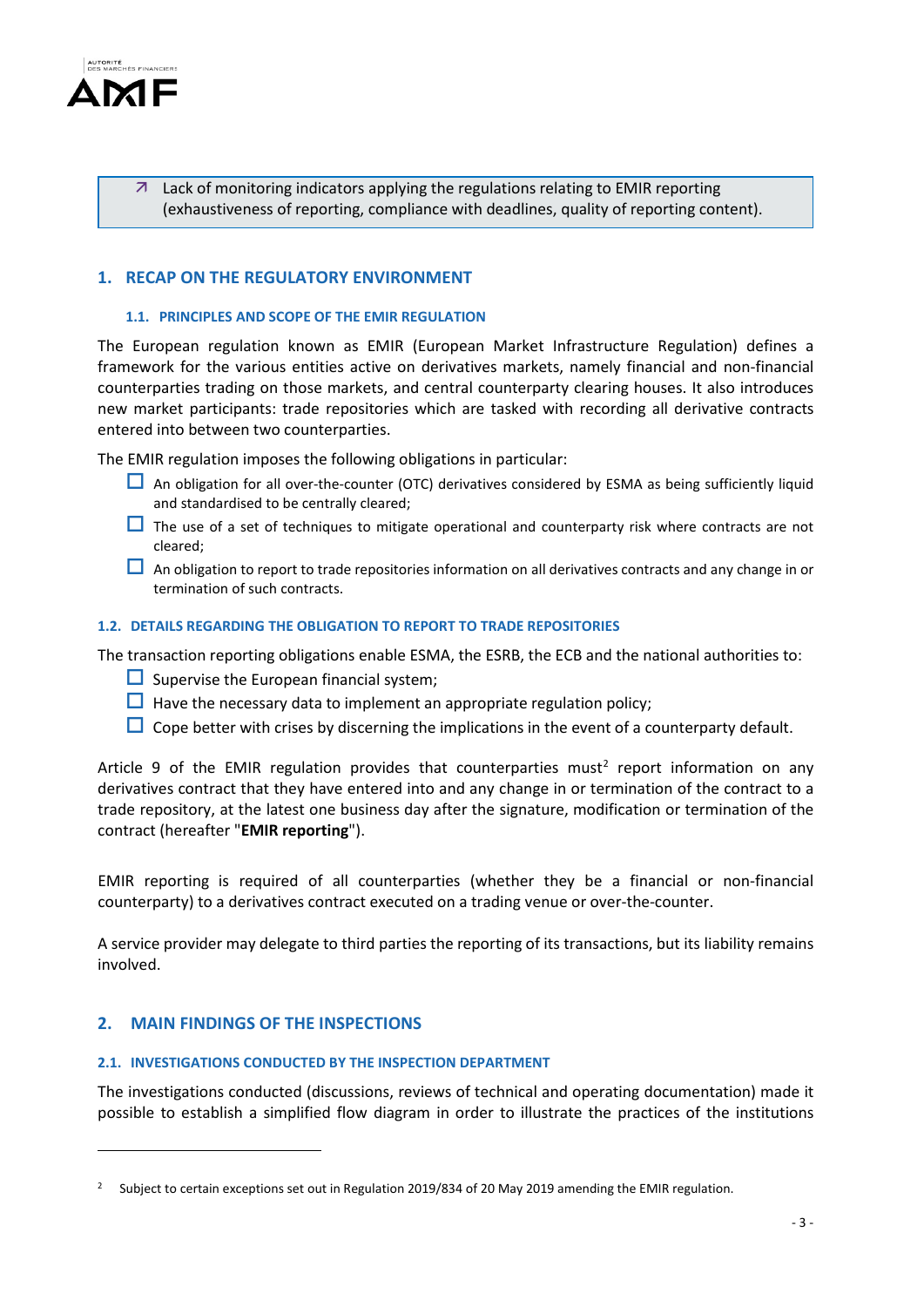

inspected. This diagram summarises the key stages in reporting transactions to the trade repository, and the processing of returns from said repository:

- Creation and sending of messages (cf. *Part A* of the diagram);
- Processing of returns from trade repositories (cf. *Part B*);
- Processing of reconciliation with the data in the trade repositories (cf. *Part C*);
- Monitoring and control system (cf. *Part D*);
- Creation and sending of messages delegated to third party service providers (cf. *Part E*).

### Simplified diagram of the key stages in transaction reporting



\* Intermediate IT layers: IT resources inserted between the institution's various derivatives management software programs and the trade repositories.

*Source: Diagram produced by the inspection department.*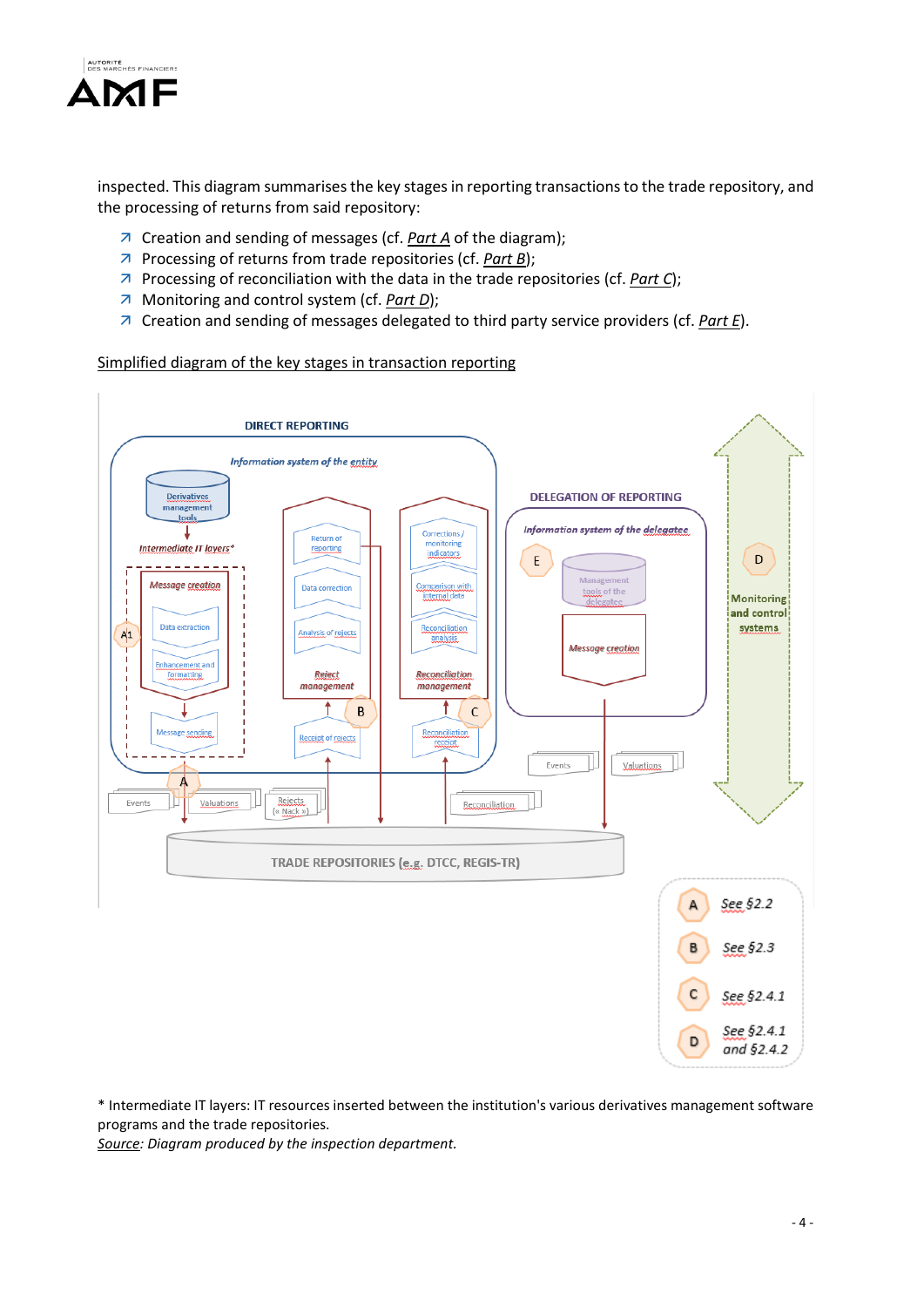

**.** 

## **2.2. SYSTEMS FOR REPORTING TO TRADE REPOSITORIES**

This stage is illustrated in *Part A* of the simplified diagram (cf. §2.1).

The table below summarises, for the five institutions inspected during SPOT inspections, the various stages from entering the transaction to sending of the corresponding message to the trade repository.

|                                                                               | <b>ENTITY 1</b>                                                                                                                                                                                                                                                     | <b>ENTITY 2</b>                                                                                   | <b>ENTITY 3</b>                                                                                       | <b>ENTITY 4</b>                                                                             | <b>ENTITY 5</b>                                                                                    |
|-------------------------------------------------------------------------------|---------------------------------------------------------------------------------------------------------------------------------------------------------------------------------------------------------------------------------------------------------------------|---------------------------------------------------------------------------------------------------|-------------------------------------------------------------------------------------------------------|---------------------------------------------------------------------------------------------|----------------------------------------------------------------------------------------------------|
| <b>Derivatives</b><br>management<br>tools                                     | The transactions are entered by front-<br>office operators in dedicated tools<br>The data are discharged, automatically<br>and in order of occurrence, into the<br>back-office management tools                                                                     |                                                                                                   | The transactions are entered by front-office operators in<br>integrated tools (front- to back-office) |                                                                                             |                                                                                                    |
| <b>Intermediate IT</b><br>layers (cf. A1<br>simplified<br>diagram - $\S$ 2.1) |                                                                                                                                                                                                                                                                     | The data are discharged, automatically and in order of<br>occurrence, into the intermediate layer |                                                                                                       | No intermediate<br>layer                                                                    | The data are<br>discharged, in<br>batches, into the<br>intermediate layer                          |
| <b>Eligibility of the</b><br>transaction $3$                                  | Eligibility is verified by the intermediate<br>layer                                                                                                                                                                                                                |                                                                                                   | Eligibility is verified<br>via an independent<br>repository                                           | Eligibility is verified directly in the front-<br>to back-office tools                      |                                                                                                    |
| <b>Automatic</b><br>control of data                                           | No control ahead of message sending                                                                                                                                                                                                                                 |                                                                                                   | Two controls <sup>4</sup><br>performed in the<br>intermediate layers                                  | No control ahead<br>of message<br>sending                                                   | Two controls <sup>5</sup><br>performed in the<br>intermediate<br>layers                            |
| <b>Message</b><br>creation and<br>sending                                     | In order of<br>occurrence from<br>In order of<br>the intermediate<br>occurrence from<br>layer for event<br>the intermediate<br>reporting.<br>layer (event and<br>By batches from<br>valuation<br>the back-office<br>reporting)<br>tools for valuation<br>reporting. |                                                                                                   | By batches from<br>the intermediate<br>layers (event and<br>valuation<br>reporting)                   | By batches from<br>the front- to back-<br>office tool (event<br>and valuation<br>reporting) | In order of<br>occurrence from<br>the intermediate<br>layers (event and<br>valuation<br>reporting) |

All the institutions except one have put in place one or more intermediate IT layers (between their various derivatives management tools and the trade repositories - cf. A1 of the simplified diagram in §2.1), enabling them to make centrally controlled changes without having to change the settings of each management tool individually (for example: criteria adopted to verify the eligibility of transactions for EMIR reporting).

These intermediate layers have also enabled three institutions (two inspected during SPOT inspections and one during a "traditional" inspection) to establish automated controls before message sending, making it possible, in particular, to:

<span id="page-4-0"></span><sup>&</sup>lt;sup>3</sup> Eligibility consists in verifying that the derivatives are indeed reportable within the framework of EMIR reporting.

<span id="page-4-1"></span><sup>&</sup>lt;sup>4</sup> These controls aim to check the substantiation of reporting performed directly by the institution, and to make sure that there is no duplicate reporting by the institution and by a delegatee.

<span id="page-4-2"></span><sup>&</sup>lt;sup>5</sup> These controls aim to identify errors in message generation (e.g. missing data).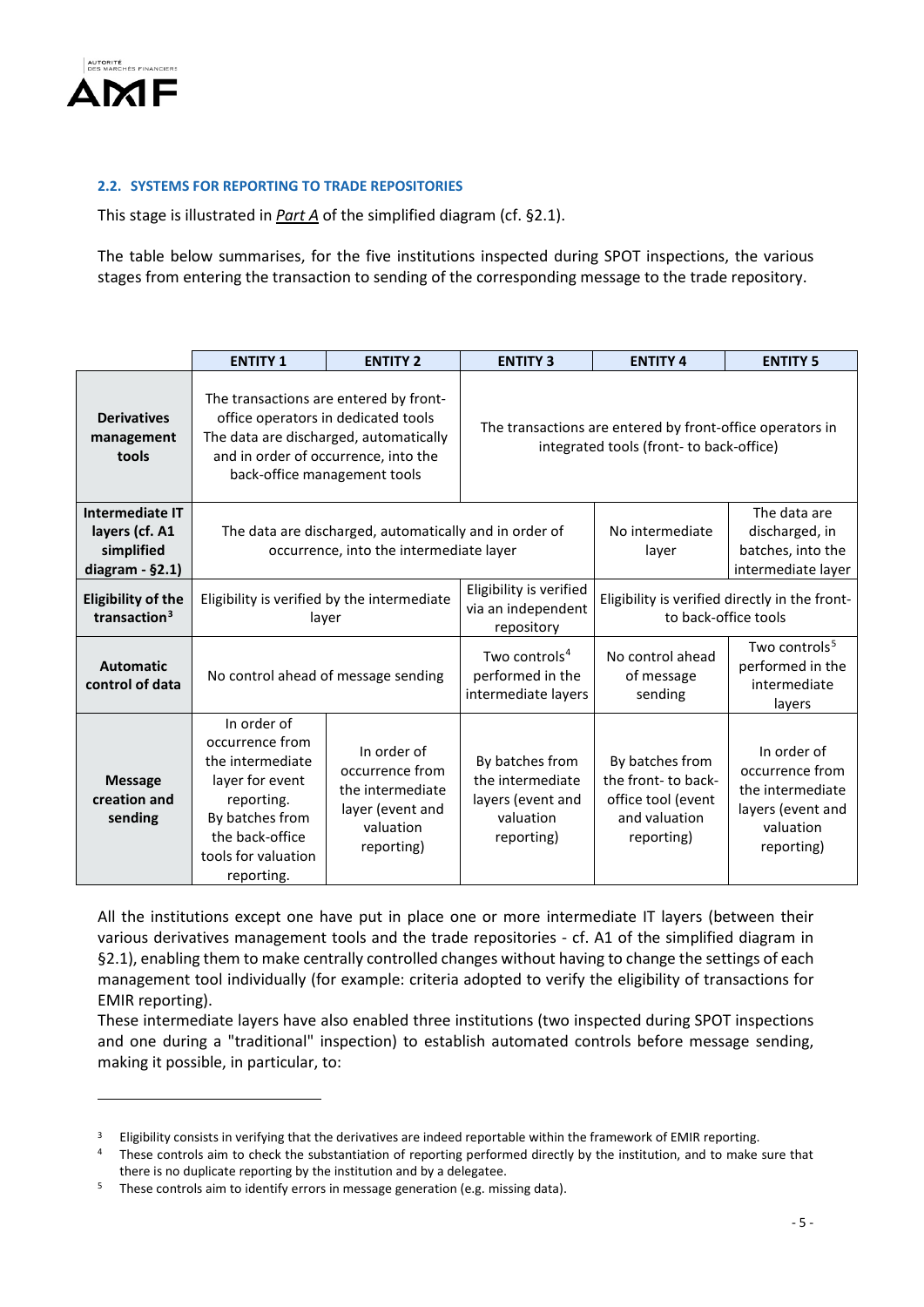

- **-** Avoid duplicate reporting of direct and delegated transactions;
- **-** Check the correct status of the reported event (creation or change or termination of contract);
- **-** Identify reports having missing data.

In the event of changes in the information systems, the five institutions inspected during SPOT inspections plan to perform "non-regression" tests designed to make sure that this change results in no deterioration in terms of either the scope (number of derivatives reported) or the information reported (content of reports).

For one of these institutions, however, it was noted that these tests lacked effectiveness, since they were unable to predict a substantial number of rejects observed during a migration in 2018 to a new IT environment.

### **Good practices**

<u>.</u>

- $\triangleright$  Centralise message creation and automated controls, by establishing an intermediate stage in the reporting system (intermediate IT layers between the institution's derivatives management tools and the trade repositories).
- $\triangleright$  Perform non-regression tests in the event of changes in the IT environments that could have an impact on EMIR reporting, in particular by anticipating the risk of increased rejects.

### **2.3. PROCESSING OF RETURNS FROM TRADE REPOSITORIES**

This stage is illustrated in *Part B* of the simplified diagram (cf. §2.1).

The table below summarises the procedures for processing files returned $6$  from the trade repositories (receipt, analysis and then return of messages).

|                                   | <b>ENTITY 1</b>                                                                                                                                                 | <b>ENTITY 2</b>                                                                                                                                                                                                  | <b>ENTITY 3</b>                                                                                                              | <b>ENTITY 4</b>                                               | <b>ENTITY 5</b> |  |
|-----------------------------------|-----------------------------------------------------------------------------------------------------------------------------------------------------------------|------------------------------------------------------------------------------------------------------------------------------------------------------------------------------------------------------------------|------------------------------------------------------------------------------------------------------------------------------|---------------------------------------------------------------|-----------------|--|
| <b>Receipt of</b><br>reject files | Discharge of the<br>files into a<br>dedicated<br>processing tool<br>(without archiving<br>or traceability)                                                      | Automatic integration of the files into the derivatives management information<br>systems (intermediate layers or front-to-back tools depending on the institution)<br>allowing their archiving and traceability |                                                                                                                              |                                                               |                 |  |
| <b>Analysis of</b><br>rejects     | Daily analysis and<br>correction of<br>rejects by a<br>bespoke team<br>(employees in<br>another EU<br>Member State and<br>administrative<br>reporting to Paris) | Daily analysis and<br>correction of<br>rejects by bespoke<br>teams having the<br>same geographic<br>location and the<br>same functional<br>reporting line                                                        | Daily analysis and<br>correction of<br>rejects by bespoke<br>teams<br>Plan for automated<br>analysis of rejects <sup>7</sup> | Weekly analysis and correction of<br>rejects by bespoke teams |                 |  |

<span id="page-5-0"></span><sup>6</sup> These files received from the trade repositories contain the status ("accepted" or "rejected") of each of the reports.

<span id="page-5-1"></span> $<sup>7</sup>$  This plan concerns the establishment of analysis and automatic return of transactions rejected by the trade repository</sup> (deadline of end-2019 for all listed derivatives).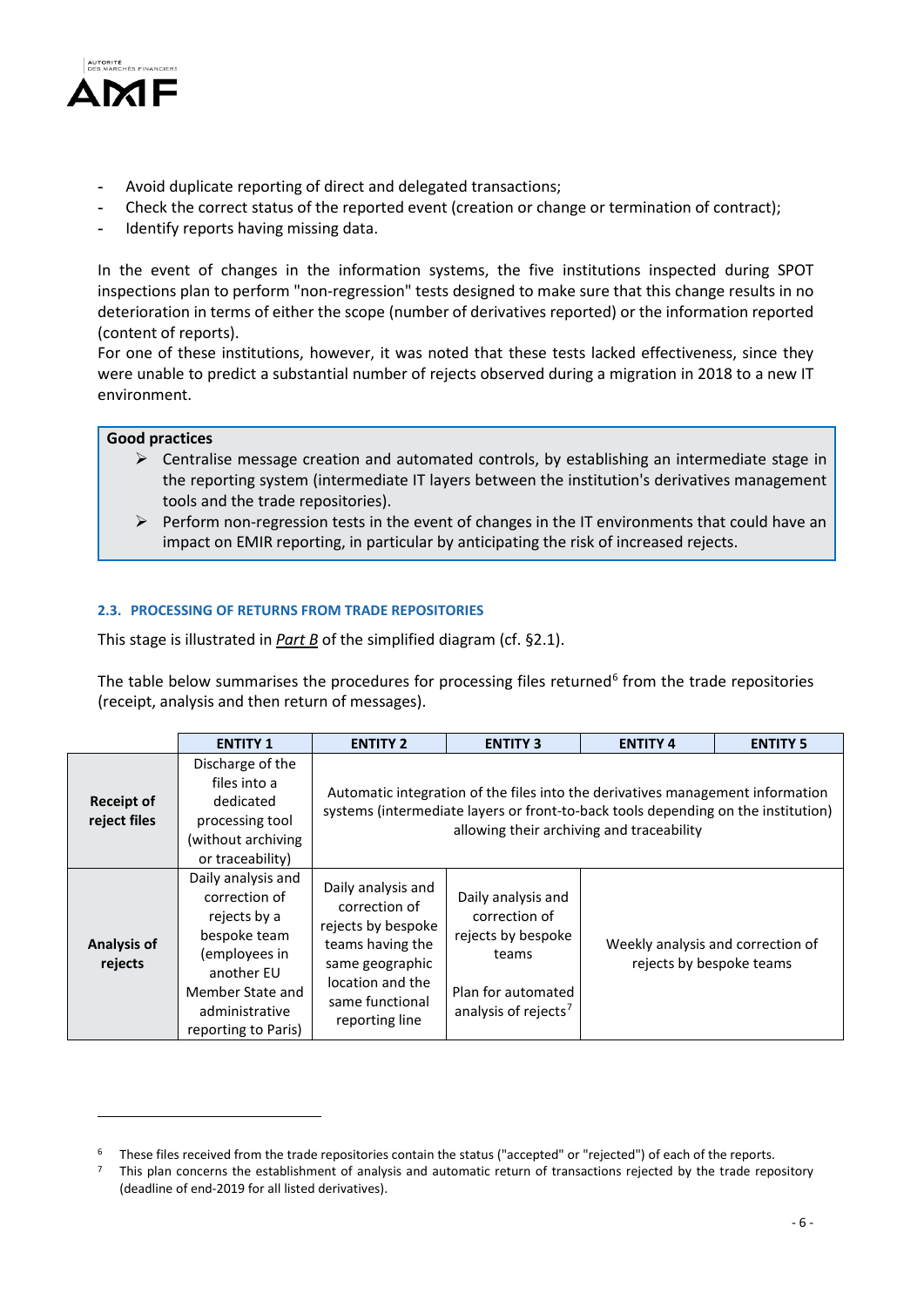

 $\overline{\phantom{a}}$ 

| <b>Return of</b><br>corrected<br>messages          | Manual return on<br>D+1 once the error<br>has been<br>corrected. In some<br>cases, the change<br>is not made in the<br>systems but only<br>the message to be<br>returned is<br>corrected (lack of<br>traceability) | Automatic return<br>in order of<br>occurrence, once<br>the error status<br>has been corrected                                              | Automatic return<br>via bespoke<br>modules within 1<br>hour or on D+1 <sup>8</sup>                       | Automatic return<br>by batches on $D+2^9$ | Automatic return<br>by batches on D+1                                                                                   |
|----------------------------------------------------|--------------------------------------------------------------------------------------------------------------------------------------------------------------------------------------------------------------------|--------------------------------------------------------------------------------------------------------------------------------------------|----------------------------------------------------------------------------------------------------------|-------------------------------------------|-------------------------------------------------------------------------------------------------------------------------|
| Reject<br>processing for<br>delegated<br>reporting | Receipt and<br>analysis performed<br>by the institution<br>(hence visibility<br>over delegated<br>reporting rejects)                                                                                               | No visibility over<br>processing<br>performed by the<br>delegatees.<br>Reject processing<br>provisions in<br>contracts with<br>delegatees. | Receipt and<br>analysis for three<br>delegatees and<br>follow-up by email<br>for the fourth<br>delegatee | N/A                                       | No visibility over<br>processing<br>performed by the<br>delegatees.<br>No provision in<br>contracts with<br>delegatees. |

A single institution does not automatically enter the files returned from the trade repository in its derivatives management information system or in a reject monitoring database (which results in an absence of traceability and archiving). The institution is therefore unable to know whether the rejects have been processed or not. Therefore, those rejects which are not processed on the day will never be processed.

Regarding the analysis and correction of rejected messages, one institution has taken measures to have its bespoke teams (including the IT teams) grouped together at the same location and with the same functional reporting line. This organisation allows improved coordination of the teams in charge of processing returns.

Moreover, one entity has put in place a plan for automated processing of rejects for all its listed derivatives. This plan, launched in March 2019, involved defining 12 scenarios<sup>[10](#page-6-2)</sup> in order to put in place automatic reject processing modules in the tool for sending EMIR reports. This automated system makes it possible to analyse corrected messages and return them automatically to the trade repository.

Moreover, even though the obligation to report again in the event of a rejection is not provided for explicitly by Article 9 of the EMIR regulation, the complete rejection of the report sent by an entity constitutes de facto an absence of reporting. In this sense, it appears essential that the entities in question should establish a system for correction and repeat sending of reporting, which would be able to ensure compliance with the deadline stipulated in point 1. of the aforementioned article.

<span id="page-6-0"></span><sup>8</sup> Within 1 hour via the intermediate layer (for non-economic data) or on D+1 in the front-office tools (for economic data).

<span id="page-6-1"></span><sup>&</sup>lt;sup>9</sup> This institution has no system enabling it to report rejected transactions again the next day. Moreover, analysis of rejects is performed only on a weekly basis. Accordingly, rejected transactions are reported to the trade repository again between 2 and 7 business days after being rejected.

<span id="page-6-2"></span><sup>10</sup> Examples: 'missing underlying identification", "invalid LEI status", "the price multiplier must be greater than 0".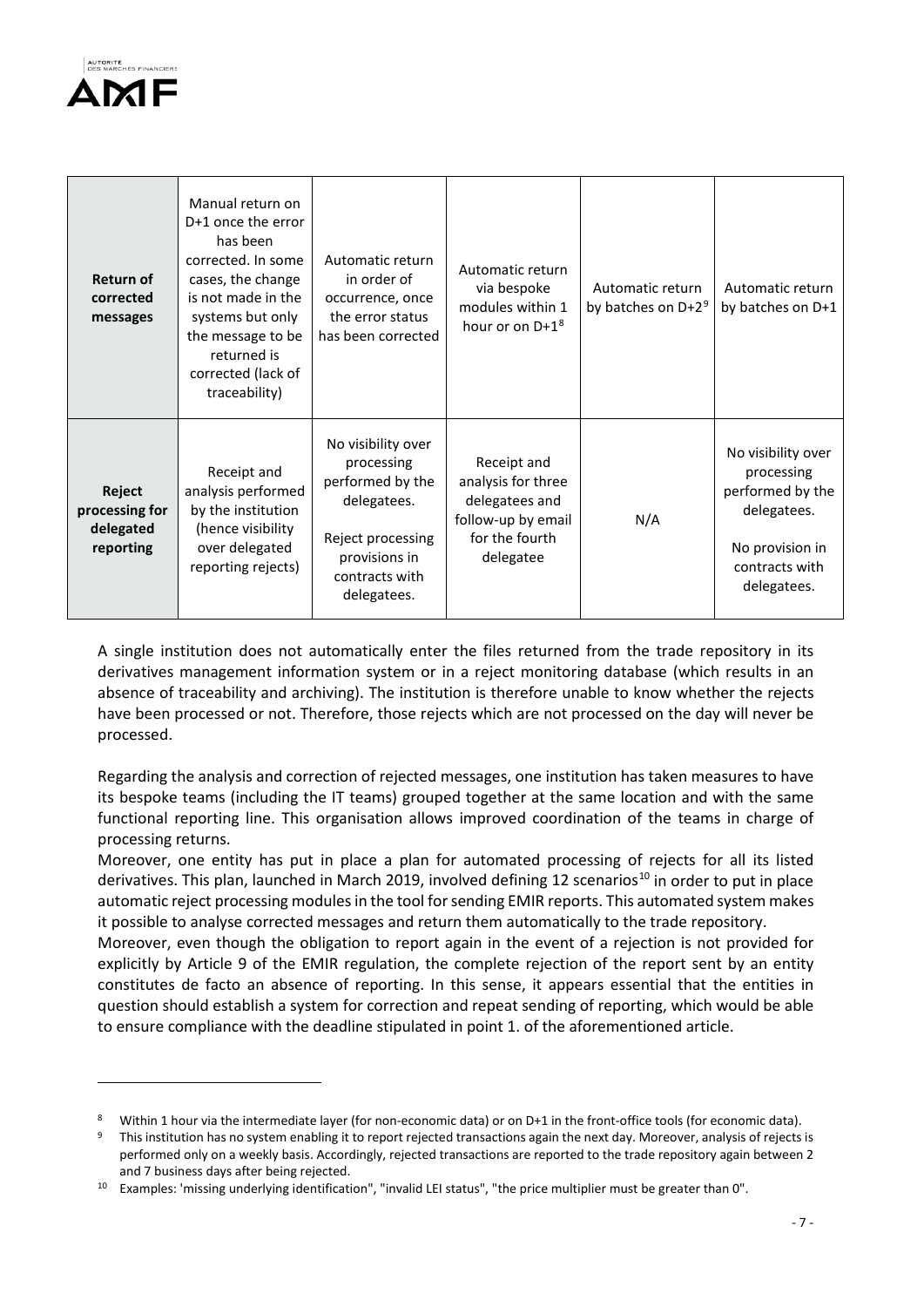

For example, one entity stated that it performed analysis of returns only once a week instead of every day (temporarily due to a change of IT environment), which constitutes a shortcoming relative to the provisions of Article 9 of the EMIR regulation.

#### **Good practices**

- $\triangleright$  Archive the return files and enter them in the derivatives management information system, to prevent rejects which are not processed on the day from never being processed.
- $\triangleright$  Correct the data in the management systems before returning any messages (thereby making it possible to ensure the traceability of corrections).
- $\triangleright$  Effectively coordinate the various teams in charge of processing returns (including the IT teams), possibly via a common administrative and/or functional reporting line.
- $\triangleright$  Keep a view of the processing of delegated reporting rejects, either by including direct reporting in the reject management system (cf. *Part B* of the diagram in §2.1), or by establishing detailed monitoring provided by the delegatee.

## **2.4. CONTROL AND MONITORING GOVERNANCE**

### 2.4.1. Control system

This point is illustrated in *Part D* of the simplified diagram (cf. § 2.1).

#### Level 1 and 2 control plans

Two institutions have formalised a control grid (levels 1 and 2) under the responsibility of the Compliance function, applying the themes of the EMIR regulation and the corresponding controls established or to be defined. These grids enable the Compliance function to have a precise and comprehensive view of the adequacy of its control system to fulfil the EMIR reporting obligations.

In addition, two institutions have included in their control plan transactions for which reporting is delegated to third parties.

On the other hand, four institutions have no formalised control and/or traceability of their results. For two service providers (inspected during SPOT inspections), the controls resemble verifications or lists of tasks to be performed (check-lists), and not real controls capable of assessing a level of quality or risk. Two institutions inspected during "traditional" inspections had no control relating to EMIR reporting.

The table below gives an overall view, for the five institutions inspected during SPOT inspections, of the controls performed by the institutions on three fundamental aspects of EMIR reporting: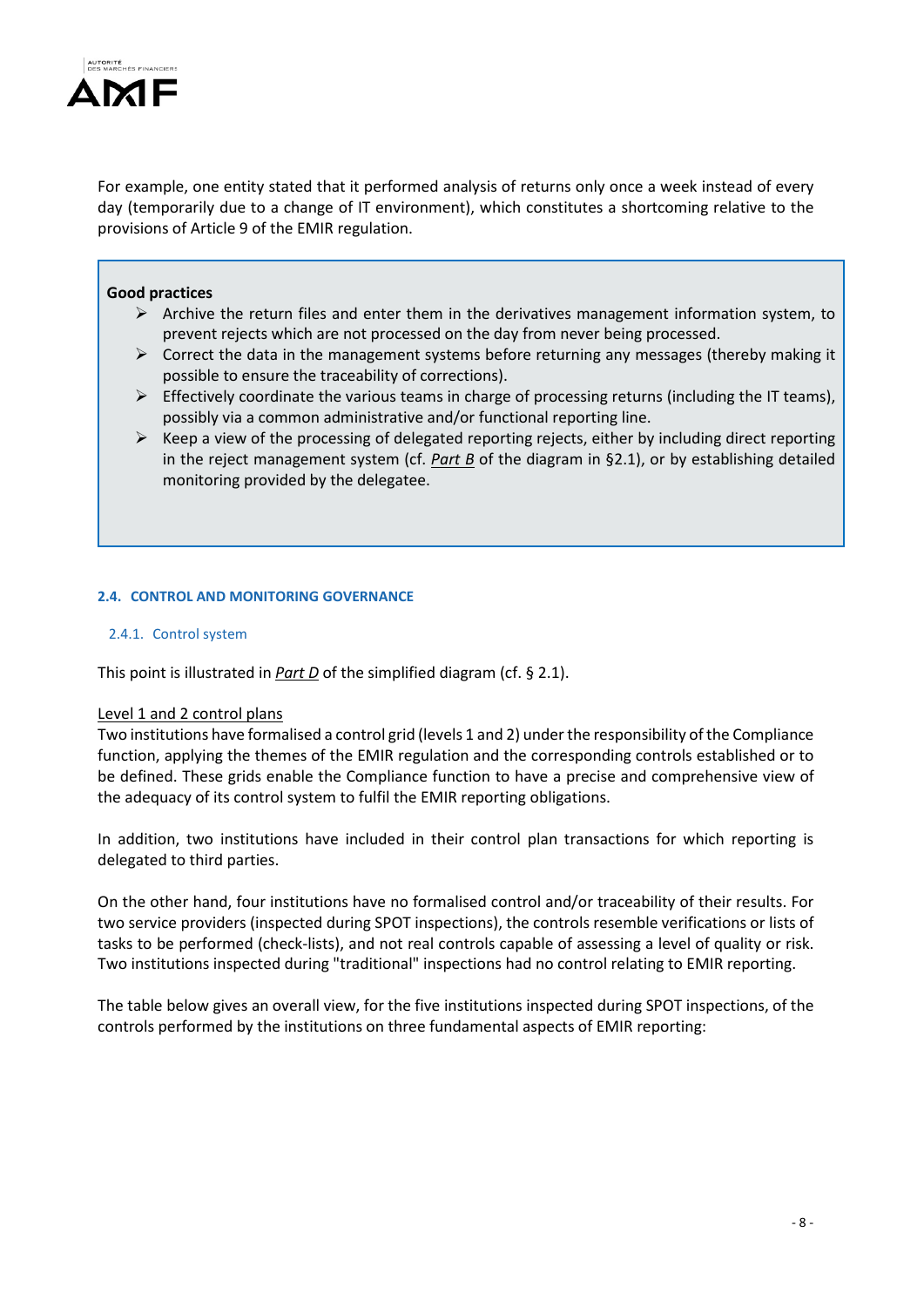

|                                       |         | <b>ENTITY 1</b>               | <b>ENTITY 2<sup>11</sup></b>   | ENTITY 3 <sup>12</sup>    | <b>ENTITY 4</b> | <b>ENTITY 5</b> |
|---------------------------------------|---------|-------------------------------|--------------------------------|---------------------------|-----------------|-----------------|
| <b>Reporting</b><br>deadlines         | Level 1 | None                          | None                           | Yes                       | None            | None            |
|                                       | Level 2 | None                          | None (planned<br>for end-2019) | None                      | None            | None            |
| <b>Exhaustiveness of</b><br>reporting | Level 1 | Yes, except on<br>commodities | Yes                            | Yes                       | None            | None            |
|                                       | Level 2 | None                          | None (planned<br>for end-2019) | None (planned<br>in 2019) | None            | None            |
| <b>Content of</b><br>reporting        | Level 1 | <b>Yes</b>                    | Yes                            | Yes                       | None            | None            |
|                                       | Level 2 | None                          | None (planned<br>for end-2019) | None (planned<br>in 2019) | None            | None            |

Except for one institution, the service providers inspected during SPOT inspections perform no control on reporting deadlines.<sup>[13](#page-8-2)</sup>

Moreover, one of the main anomalies noted for most of the institutions inspected during the SPOT and "traditional" inspections was the lack of level-2 controls. However, these controls are already in force for one institution (inspected during a "traditional" inspection) or planned by the end of 2019 for two institutions (inspected during SPOT inspections).

Finally, it was noted for three institutions inspected during SPOT inspections and two entities inspected during "traditional" inspections that there was insufficient commitment or even an absence of the Compliance function in its role of independent assessment of the system employed to control compliance with the EMIR reporting obligations.

#### **Good practices**

- $\triangleright$  Establish a control grid (levels 1 and 2) applying the themes of the EMIR regulation and the corresponding controls established or to be defined, under the responsibility of the Compliance function, to ensure that the regulatory obligations are covered.
- $\triangleright$  Establish controls relating to rejected reporting management.
- $\triangleright$  Make sure that the controls on reporting delegated to third parties meet the same quality standards as the reporting controls performed directly by the institution.

#### **Poor practice**

 $\overline{\phantom{a}}$ 

 $\triangleright$  Insufficient involvement, or even no involvement of the Compliance function in working out and monitoring controls;

<span id="page-8-0"></span><sup>11</sup> Following a general inspection performed in 2017, this institution provided for the establishment of level-2 controls by the end of 2019 regarding the 3 control areas mentioned in the table.

<span id="page-8-1"></span> $12$  This institution provided for the establishment of level-2 controls by the end of 2019 on 5 themes relating to the exhaustiveness and content of EMIR reporting, including for delegated reporting. In 2020, the institution plans an annual review of level-1 controls.

<span id="page-8-2"></span><sup>13</sup> Shortcoming also noted for the 3 entities inspected during "traditional" inspections.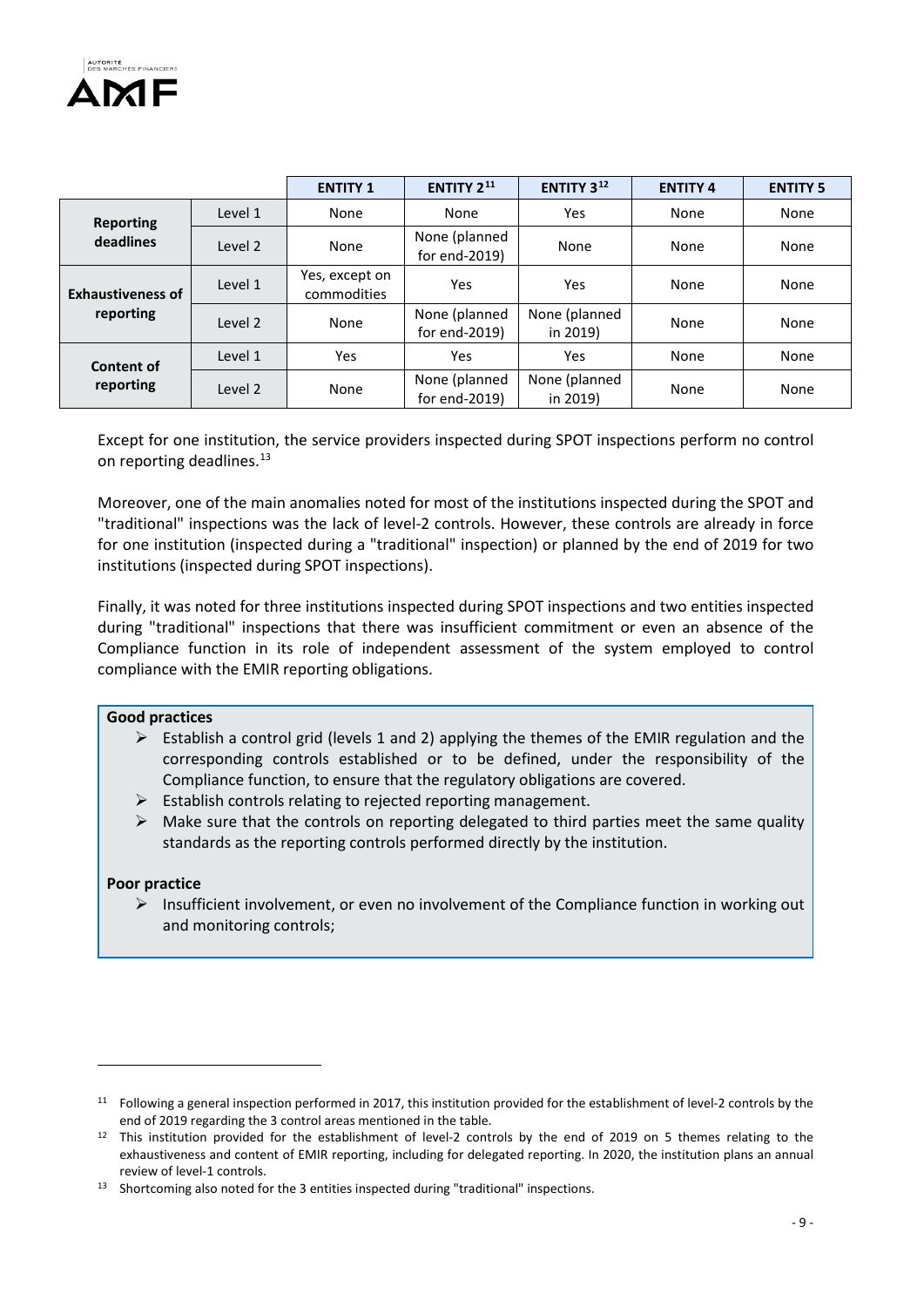

# Periodic control

Three institutions inspected during SPOT inspections and two entities inspected during "traditional" inspections carried out general inspections or internal audits on compliance with the EMIR reporting obligation, which enabled them notably to identify shortcomings in the control system. This assumes that the recommendations resulting from General Inspections are acted on, which was not the case in two institutions.

## **Good practice**

 $\overline{\phantom{a}}$ 

 $\triangleright$  Perform General Inspections or internal audits including compliance with the regulations relating to EMIR reporting and allocate sufficient resources for implementation of the resulting recommendations within a satisfactory deadline.

# Reconciliation of the data from trade repositories

The establishment of data reconciliation with the trade repository plays an essential role in controls on the content and exhaustiveness of reporting. This phase is illustrated by *Part C* of the simplified diagram (cf. § 2.1).

A first type of reconciliation observed in two institutions involves analysing the results of "pairing"[14](#page-9-0) and "matching"<sup>[15](#page-9-1)</sup> controls performed by the trade repository.

This practice makes it possible to identify:

- **-** derivatives which might have been reported by only one of the counterparties or reported by both but with a different transaction ID ("pairing" controls).
- **-** any differences in the content of transactions' economic data, reported by the service provider and the counterparty respectively ("matching" controls).

A second type of reconciliation noted in three institutions inspected during SPOT inspections and one institution inspected during a "traditional" inspection involves comparing the data from the management databases of the service provider with those that it actually reported to the trade repository. This practice makes it possible to ensure the exhaustiveness<sup>[16](#page-9-2)</sup> and quality<sup>[17](#page-9-3)</sup> of reporting performed. One institution performs this control every day on 43 EMIR reporting fields, via a bespoke tool. The control performed by two other entities on a weekly basis, for its part, concerns a more limited number of fields. [18](#page-9-4)

<span id="page-9-0"></span><sup>&</sup>lt;sup>14</sup> The trade repository verifies the transaction IDs, comparing the data reported to it by the institution (directly or by delegation) and the data reported to it by the institution's counterparties.

<span id="page-9-1"></span><sup>&</sup>lt;sup>15</sup> The trade repository verifies the characteristics of the transactions (for those for which pairing was conclusive), by comparing the data reported to it by the institution (directly or by delegation) and the data reported to it by the institution's counterparties.

<span id="page-9-2"></span><sup>16</sup> By making sure that all the transactions which had to be reported have been reported and that all those which have been reported were supposed to be reported.

<span id="page-9-3"></span> $17$  By making sure that the reported data are accurate and complete.

<span id="page-9-4"></span><sup>18</sup> 6 to 11 fields for one institution and 5 or 6 fields for the other (depending on the asset classes in question).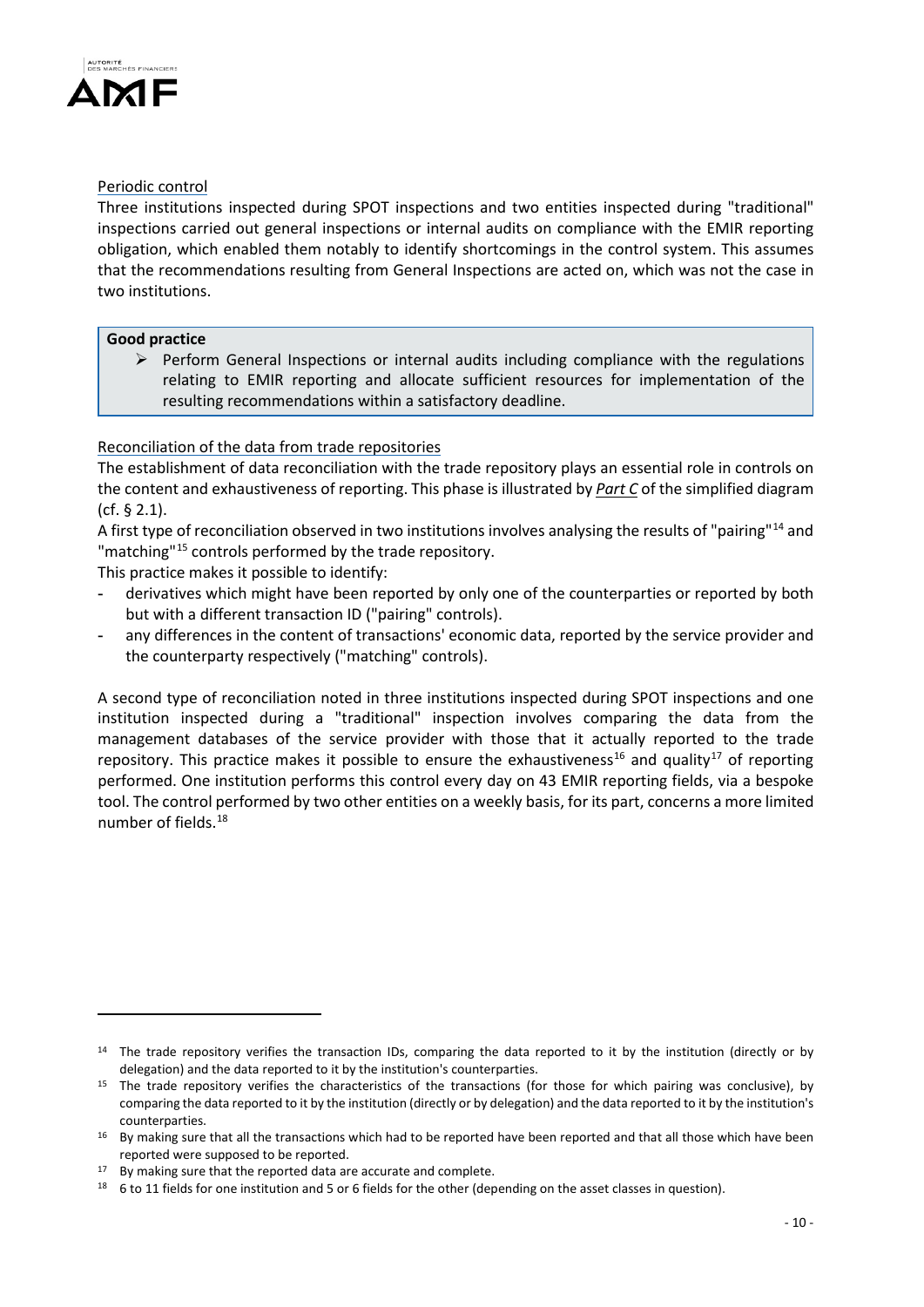

#### **Good practices**

- $\triangleright$  Process, on a weekly or even daily basis, the results of pairing and matching controls performed by the trade repository;
- $\triangleright$  Establish regular reconciliation between the data coming from the management systems of service providers and the data actually reported to the trade repository (by the service providers or their delegatees). Make sure that the EMIR reporting fields covered by the reconciliations are sufficiently numerous and significant (e.g. identification of the transaction and the counterparty, details of the transaction, etc.).

### 2.4.2. Monitoring system

Four of the five institutions inspected during SPOT inspections have defined monitoring indicators relating to EMIR reporting depending on the entities in which they are reported. These indicators and entities are summarised in the table below.

|                                         | <b>ENTITY 1</b>                                                                                                                                 | <b>ENTITY 2</b>                                                                                  | <b>ENTITY 3</b>                                                                               | <b>ENTITY 4</b> | <b>ENTITY 5</b>          |
|-----------------------------------------|-------------------------------------------------------------------------------------------------------------------------------------------------|--------------------------------------------------------------------------------------------------|-----------------------------------------------------------------------------------------------|-----------------|--------------------------|
| <b>Main</b><br>monitoring<br>indicators | - Reporting success<br>rate<br>- Main reasons for<br>rejection<br>- Pairing and<br>matching rates <sup>19</sup><br>- Data quality <sup>20</sup> | - Reporting reject<br>rate<br>- Main reasons for<br>rejection<br>- Pairing and<br>matching rates | - Reporting reject<br>rate (including<br>after resubmission)<br>- Data<br>reconciliation rate | None            | Reporting reject<br>rate |

One institution has no monitoring indicator or entity dedicated to EMIR reporting. For another institution, monitoring is performed by aggregating EMIR and REMIT reporting,  $21$  which does not make it possible to have a precise view of the compliance with each regulation.

Moreover, no institution has established indicators on compliance with reporting deadlines.

Lastly, two institutions have indicators on the quality of reporting content. These indicators extend to all asset classes.

 $\overline{\phantom{a}}$ 

<span id="page-10-0"></span><sup>19</sup> Excluding listed derivatives.

<span id="page-10-1"></span><sup>20</sup> Only for equity derivatives.

<span id="page-10-2"></span><sup>&</sup>lt;sup>21</sup> "Regulation on Energy Market Integrity and Transparency". Regulation (EU) No. 1227/2011 of the European Parliament and of the Council of 25 October 2011 which in particular imposes mandatory reporting of transactions on wholesale energy markets.